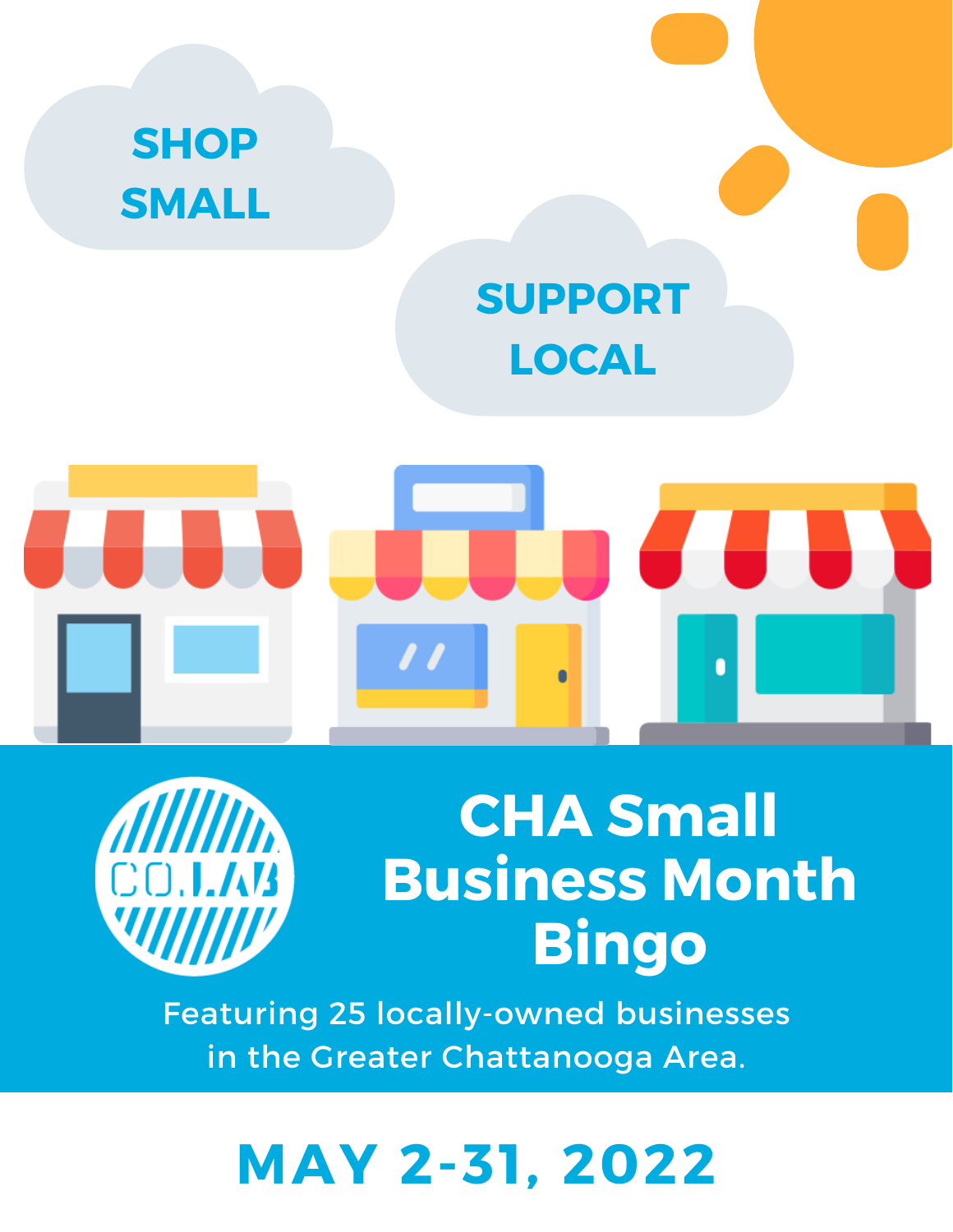## **HOW TO PLAY**



Use your BINGO card & biz guide to visit locally-owned small businesses



Visit at least 5 locations in a row, column or diagonal to get BINGO



Post a photo on Instagram to increase your chances of winning



Submit a copy of your BINGO card at COLAB.CO/BINGO to be entered into our prize drawings

For details and to submit your card for prize drawings visit: **COLAB.co/bingo**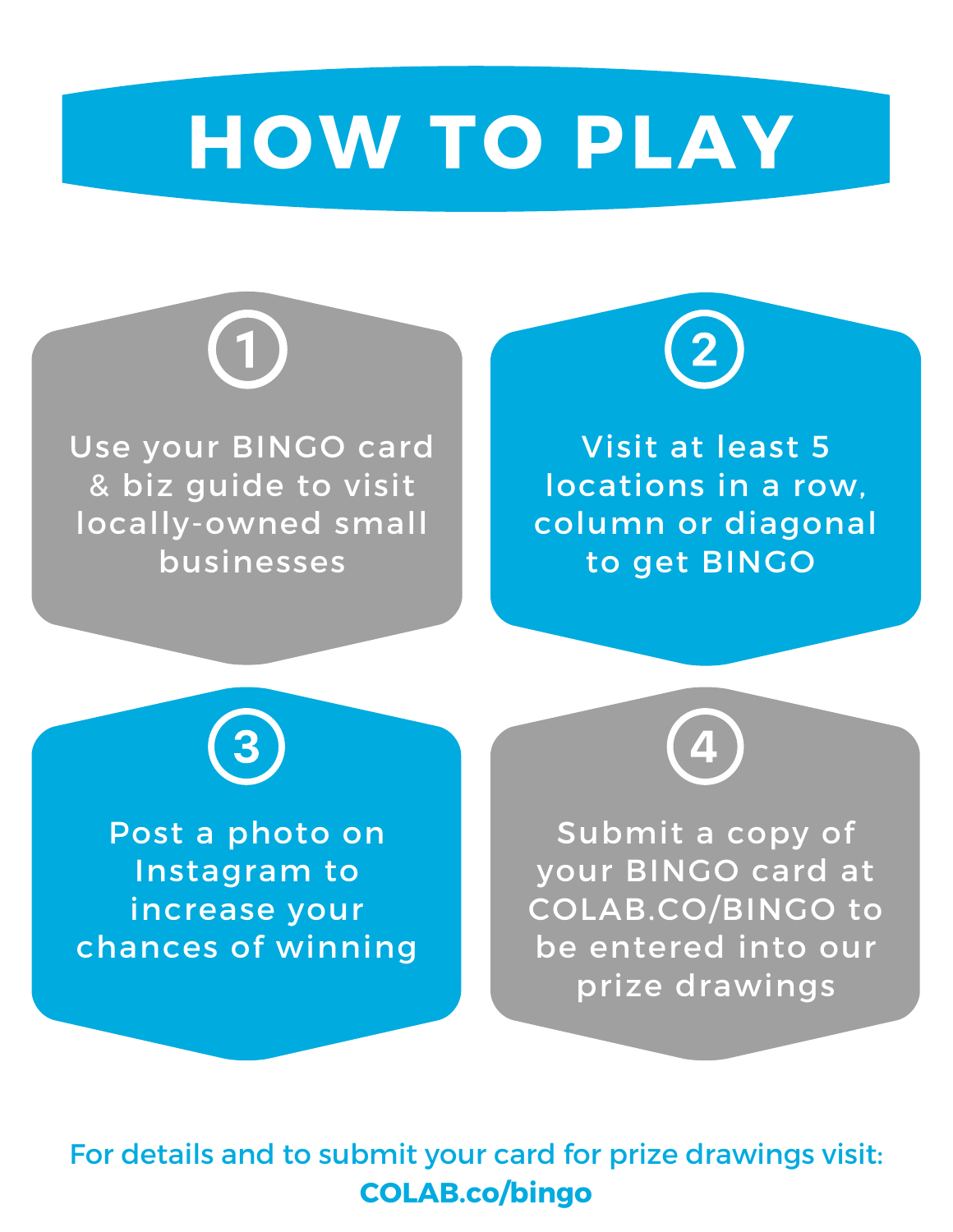# **BINGO RULES**

- Use your BINGO card & business guide to discover locallyowned businesses.
- Visit participating business locations & mark the locations visited on your BINGO card.
- Complete at least 1 BINGO (column, row, or diagonal filled-in) OR 5 completed squares to qualify for prize drawing.
	- 1 BINGO or 5 completed squares = 1 entry
	- Fill-in entire BINGO card (all 25 squares) = 12 total entries
	- $\circ$  Earn an extra entry for posting a picture of the participating business while visiting to Instagram and tagging CO.LAB (@thecompanylab) and the business.
- Submit a copy of your BINGO card (one submission per person) to be entered into our prize drawings.
- BINGO game runs from May 2-31, 2022.
- Winners will be randomly selected from entries and notified via email by June 6.

#### For details and to submit your card for prize drawings visit: **COLAB.co/bingo**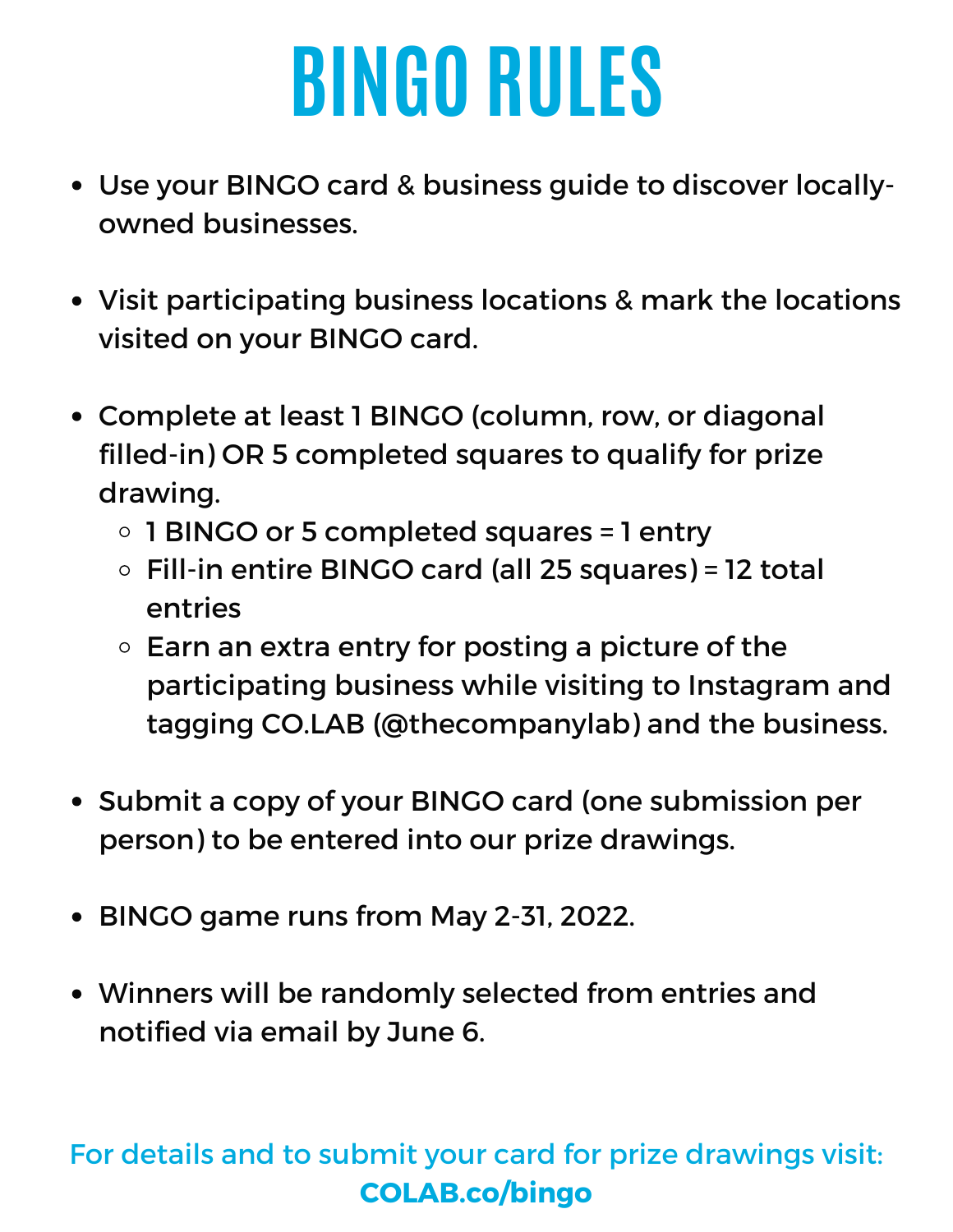# BUSINESS GUIDE

| <b>BUSINESS NAME</b>                              | <b>WEBSITE</b>                              | <b>WHERE TO BUY</b>                                                      | <b>INSTAGRAM</b>                      |  |
|---------------------------------------------------|---------------------------------------------|--------------------------------------------------------------------------|---------------------------------------|--|
| (be) caffeinated                                  | becaffcoffee.com                            | 14 W Kent St. or 3601<br>Dayton Blvd.                                    | @be caffeinated                       |  |
| <b>Bean Thinkin</b>                               | beanthinkin.com                             | Website, Chatt<br><b>Riverboat + local Ace</b><br><b>Hardware Stores</b> | @bean.thinkin                         |  |
| <b>Biba's Italian</b><br><b>Restaurant</b>        | italianrestauranthixson.<br>com             | 5918 Hixson Pike                                                         | @bibasitalian                         |  |
| <b>Chattcuterie</b>                               | Website<br>chattcuterie.com                 |                                                                          | <u>@chattcuterie</u>                  |  |
| <b>Chatt Taste</b><br><b>Food Tour</b>            | chatttaste.com                              | Website                                                                  | @chatttaste                           |  |
| <b>Cocoa Asante</b>                               | cocoaasante.com                             | Website                                                                  |                                       |  |
| <b>Coffee Community</b><br><b>Collective</b>      | nnhouse.org/coffee-<br>community-collective | 10161 Dayton Pike                                                        | @coffeecommunity<br>collective        |  |
| <b>The Company Lab</b><br>(CO.LAB)                | colab.co                                    | Website                                                                  | @thecompanylab                        |  |
| <b>Family Scripts</b>                             | familyscripts.com                           | Website                                                                  | <b>@family.scripts</b>                |  |
| <b>The Happy</b><br><b>Birdwatcher</b><br>Company | happybirdwatcher.com                        | Instagram                                                                | <b>@happybirdwatcher</b><br><u>co</u> |  |
| I Go Tokyo                                        | igotokyostore.com                           | 205 Manufacturers Rd                                                     | <u>@igotokyostore</u>                 |  |
| <b>Lil Mama's Chicago</b><br><b>Style Hoagy</b>   | lilmamaschistylehoagy.<br>com               | 818 Georgia Ave                                                          | <u>@lilmamaschistyle</u><br>hoagy     |  |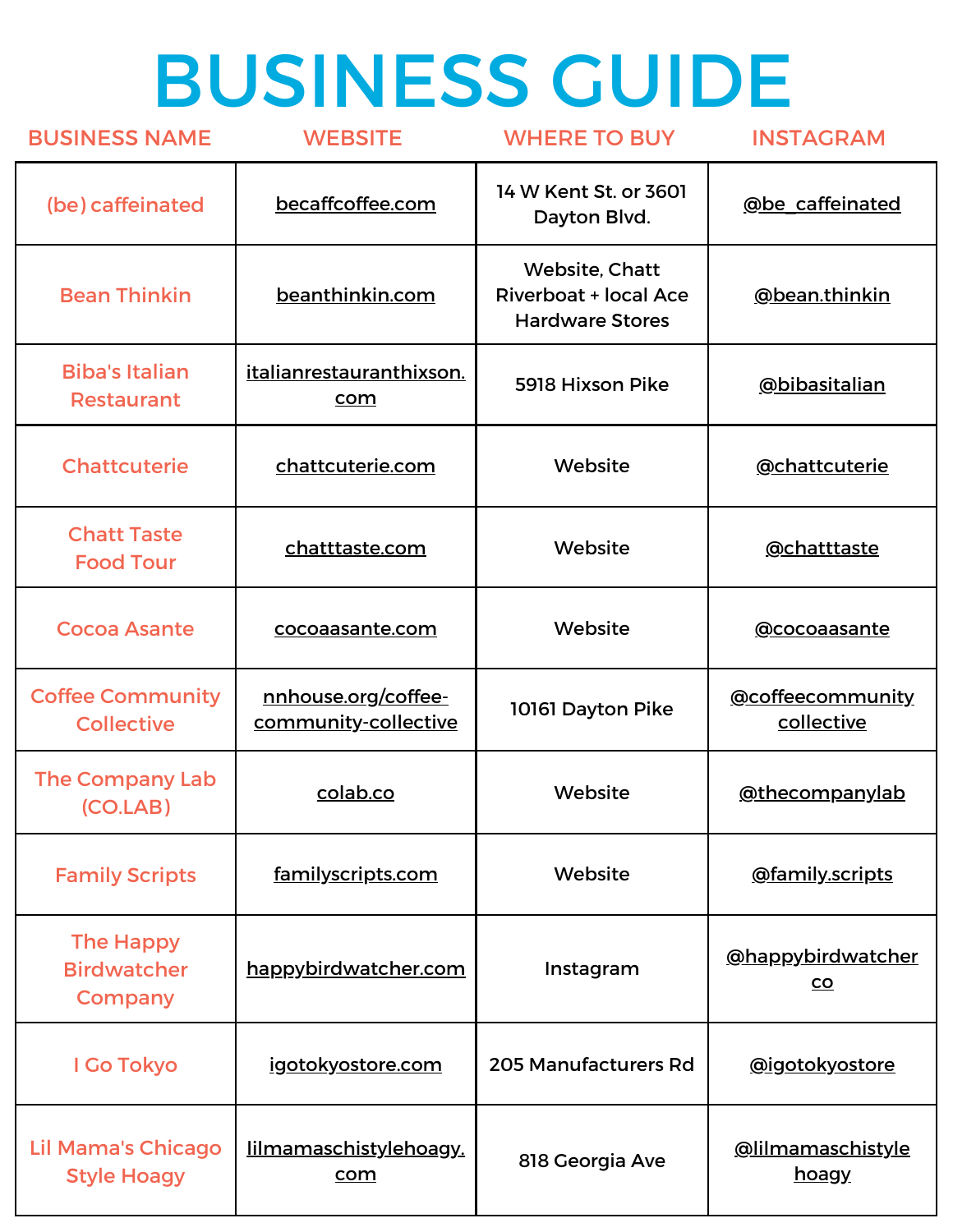# BUSINESS GUIDE

| <b>BUSINESS NAME</b>                               | <b>WEBSITE</b>                                                          | <b>WHERE TO BUY</b>   | <b>INSTAGRAM</b>                 |
|----------------------------------------------------|-------------------------------------------------------------------------|-----------------------|----------------------------------|
| The Local Juicery +<br><b>Kitchen</b>              | thelocaljuicery.com                                                     | 48 E Main St          | <b>@localjuice</b>               |
| <b>Mindy B's Deli</b>                              | mindybsdeli.com<br>828 Georgia Ave                                      |                       | <u>@mindybsdeli</u>              |
| <b>Moonlight Roller</b>                            | 703 Cherry St<br>moonlightroller.com                                    |                       | @moonlightroller                 |
| <b>Niedlov's Bakery &amp;</b><br>Cafe              | 215 E Main St<br>niedlovs.com                                           |                       | <b>@niedlovs</b>                 |
| <b>Olivine Glass</b><br><b>Recycling</b>           | olivine.glass                                                           | Website               |                                  |
| <b>Sculpture Fields at</b><br><b>Montague Park</b> | sculpturefields.org                                                     | <b>1800 Polk St</b>   |                                  |
| <b>Seahorse Snacks</b>                             | seahorsesnacks.com                                                      | Website               | @seahorse snacks                 |
| <b>The Secret Garden</b>                           | thesecretgardenchatt.<br>Instagram or<br>3800 St Elmo Ave<br><u>com</u> |                       | @thesecretgarden<br><u>chatt</u> |
| <b>Sleepyhead Coffee</b>                           | sleepyhead.coffee                                                       | 735 Broad St          | @sleepyheadchatt                 |
| <b>Society of Work</b>                             | societyofwork.com                                                       | 1100 Market St FL 6   | @societyofwork                   |
| <b>Umbrella Alley</b>                              | westvillagechattanooga<br><u>.com</u>                                   | 298-200 W 8th St      | @westvillagechatt                |
| <b>Waterhouse Pavilion</b>                         | rivercitycompany.com                                                    | 850 Market St         | @rivercitycompany                |
| <b>Yellow Racket</b><br><b>Records</b>             | yellowracketcha.com                                                     | <b>2311 E Main St</b> | <u>@yellowracket_cha</u>         |